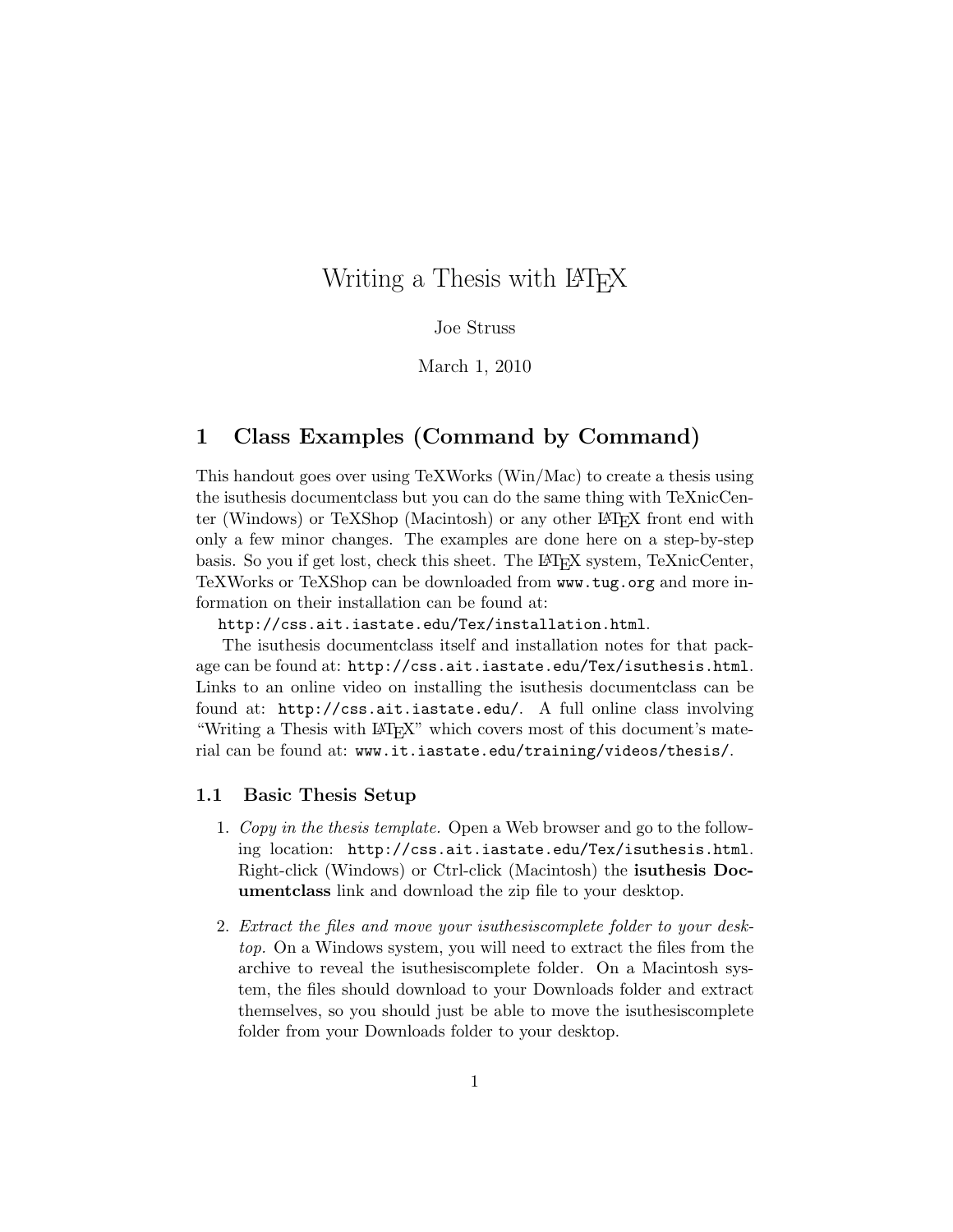- 3. Start your  $\mathbb{H}T_F X$  system. On a Windows system, start TeXWorks by going under Start  $\rightarrow$  All Programs  $\rightarrow$  MikTeX  $\rightarrow$  TeXWorks. On a Macintosh, simply click on the TeXShop or TeXWorks icons which are either on the **Dock** or in the **Applications folder**.
- 4. Open the isuthesiscomplete folder and have a look around. The main file is called thesis.tex and as long as you keep it at the same folder level as the isuthesis.cls and isutraditional.sty files then everything should work properly. The title page, abstract, acknowledgements and dedication information is contained in the Preface folder. The chapters of your thesis are contained in the Body folder. While the references area of your thesis are contained in the Reference folder. This template by default uses BibTeX for your bibliography.
- 5. Open the file-thesis.tex. Within TexWorks, pull down under File  $\rightarrow$ Open and select the file thesis.tex. Take a look and see how this file is organized. The parts of your thesis are brought into the main thesis.tex file with \include commands from the various folders in your installation.
- 6. Open the file- titlepage.tex. Pull down under  $\textbf{File} \rightarrow \textbf{Open}$  and within the Preface folder select the file titlepage.tex. This file contains information regarding your thesis title, your full name and additional area/departmental information. Alter this file so that it contains your correct information. Then save and close the *titletoc.tex* file.
- 7. Compile your thesis using PDFLaTeX. Go back to the thesis.tex document. Within TeXWorks, make sure your compiler is set to PDFLATEX then click the Typeset button at the top on the far left. Note that you always compile your thesis.tex file. The thesis template uses a Master file system. The thesis.tex file actually brings in all the other files when it is compiled. If all goes well, a PDF file will have been created. If an error message pops up, edit the file which contains the error and then re-compile thesis.tex again with PDFLaTeX.
- 8. Take a look at the result. A PDF file named thesis.pdf should have been automatically created for you and then displayed within TeXWorks. If this didn't happen, simply double-click the thesis.pdf file on your desktop within the isuthesiscomplete folder. Notice that your Table of Contents, List of Tables and List of Figures are currently blank. All of these type of items in LATEX are always one compilation behind. So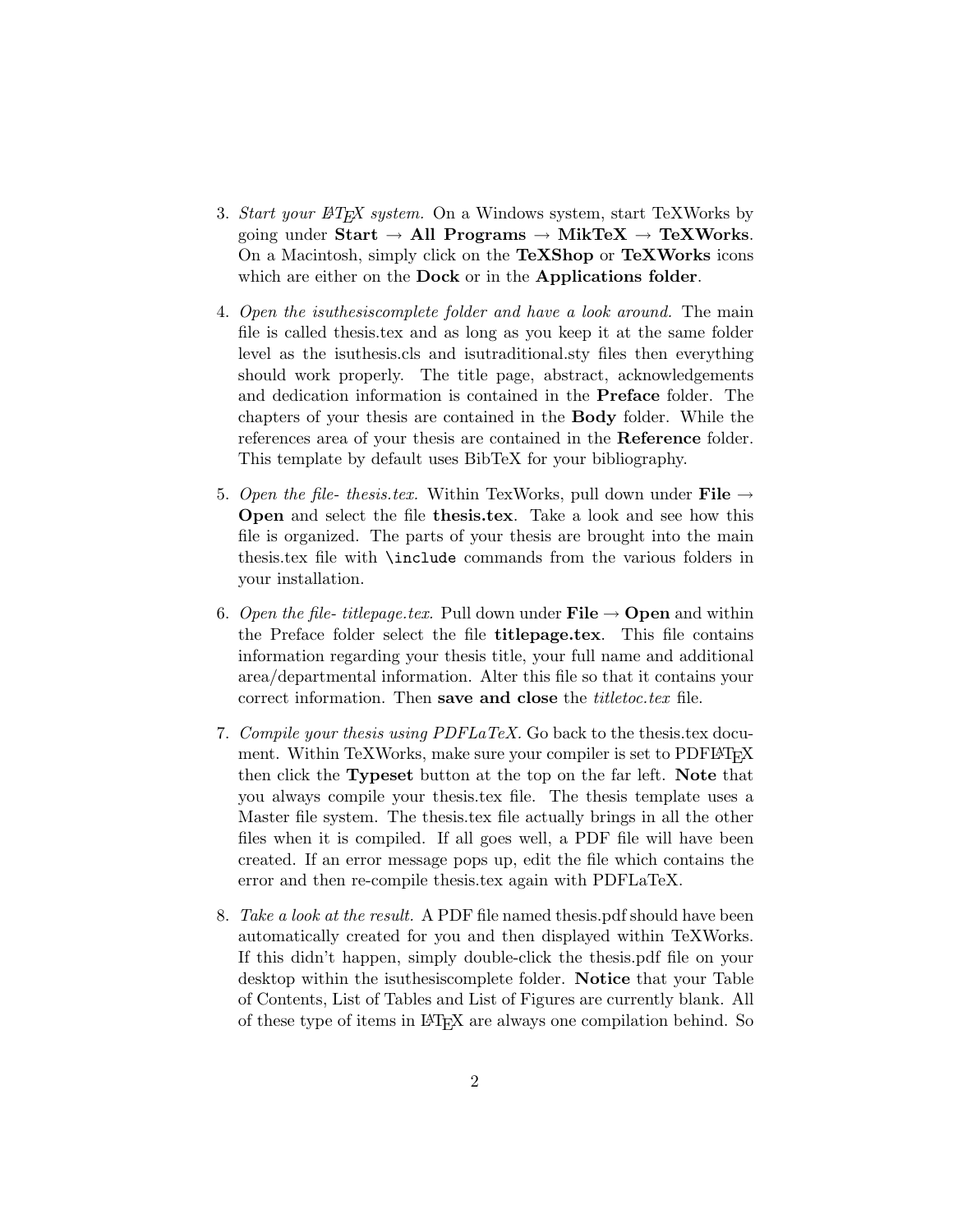if you make a change that effects one of these thesis areas then you need to compile your thesis a second time with PDFLaTeX.

- 9. Compile your thesis.tex file again with  $PDFLaTeX$ . Typeset your thesis.tex document again within TeXWorks. A new thesis.pdf file should appear.
- 10. Take a look at the new results. Your Table of Contents, List of Tables and List of Figures should now have something in them. For the rest of this class, we will make changes to one chapter or part of the thesisclose that part then return to the *thesis.tex* file to re-compile the thesis and then after that take a look at the result.

## 2 Spell Checking

Within TeXWorks on a Windows system, pull down under  $\textbf{Edit} \rightarrow \textbf{Spelling}$  $\rightarrow$  en US to have your spelling checked as you type. To check your spelling wiithin TeXWorks on a Mactinosh system, pull down under  $Edit \rightarrow Spelling$ but by default no standard dictionary is installed. To install a standard dictionary for the Macintosh version of TeXWorks go to:

http://code.google.com/p/texworks/wiki/SpellingDictionaries and follow the installation directions there.

## 3 A Typical Thesis Done in LAT<sub>EX</sub>

Here are some of the important parts from the standard isuthesis documentclass template. Included here are the front and back portions of the thesis as well as a few select portions of some of the other chapters.

#### 3.1 Thesis.tex

This is the main **thesis.tex** file. A line that starts with a  $\%$  is a comment line. Comment lines which are commands can be uncommented to add or alter thesis options.

```
\documentclass[11pt]{isuthesis}
\usepackage[pdftex]{graphicx}
\usepackage{isutraditional} \chaptertitle
% Old-style, thesis numbering down to subsubsection
\alternate
\usepackage{rotating}
```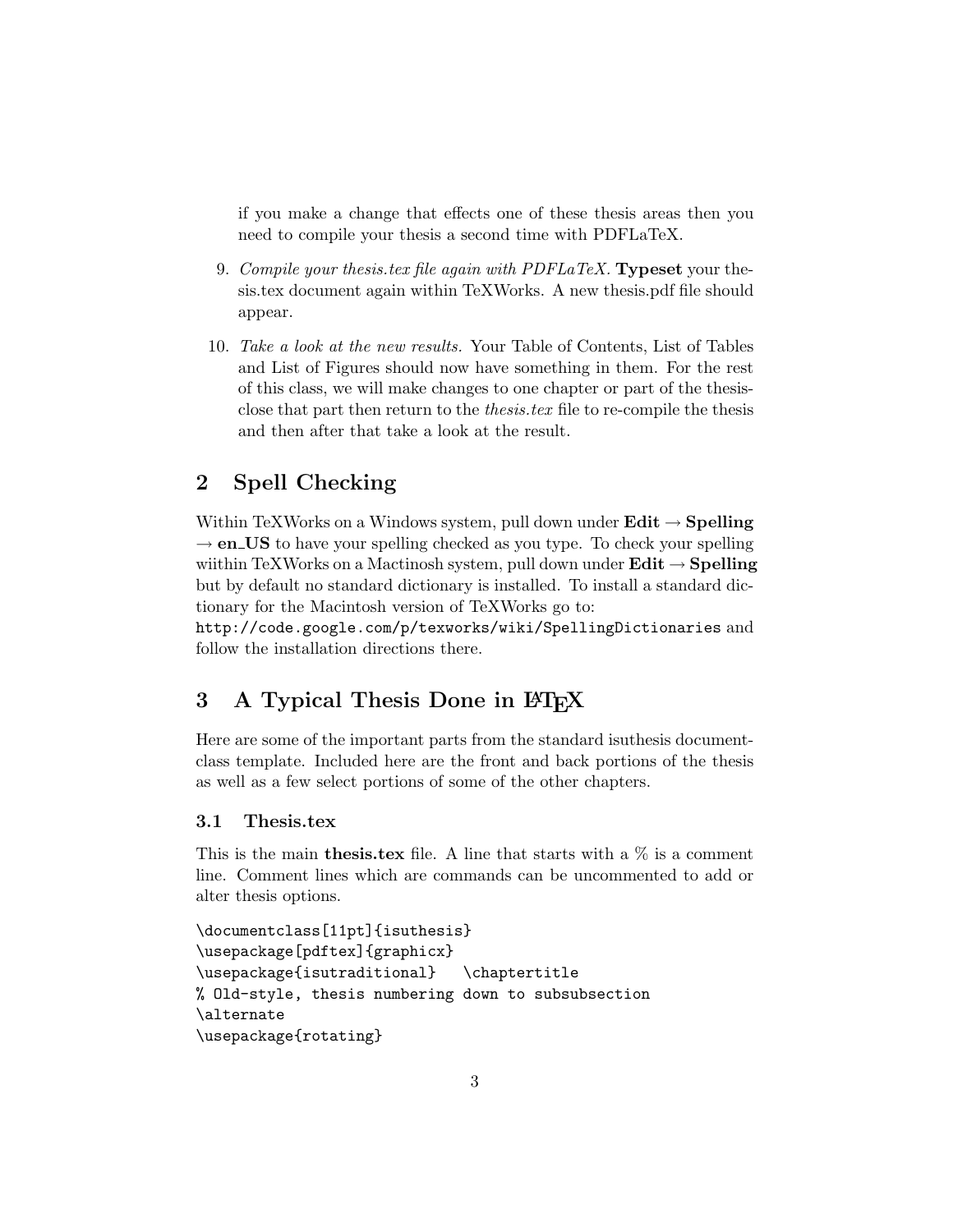```
% Bibliography without numbers or labels
\usepackage{natbib}
\bibliographystyle{apa}
%\includeonly{titletoc,chapter1}
%Optional Package to add PDF bookmarks and hypertext links
\usepackage[pdftex,hypertexnames=false,linktocpage=true]{hyperref}
\hypersetup{colorlinks=true,linkcolor=blue,anchorcolor=blue,citecolor=blue,filecolor=
\begin{document}
\DeclareGraphicsExtensions{.jpg,.pdf,.mps,.png}
\include{Preface/titlepage}
% Optional thesis dedication
\include{Preface/dedication}
% Table of Contents, List of Tables and List of Figures
\pdfbookmark[1]{TABLE OF CONTENTS}{table}
\tableofcontents
\addtocontents{toc}{\def\protect\@chapapp{}} \cleardoublepage \phantomsection
\addcontentsline{toc}{chapter}{LIST OF TABLES}
\listoftables
\cleardoublepage \phantomsection \addcontentsline{toc}{chapter}{LIST OF FIGURES}
\listoffigures
% Comment out the next line if NOT using chaptertitle
\addtocontents{toc}{\def\protect\@chapapp{CHAPTER\ }}
%Optional Acknowledgements
\cleardoublepage \phantomsection
\include{Preface/acknowl}
%Optional thesis abstract
\cleardoublepage \phantomsection
\include{Preface/abstract}
\newpage
\pagenumbering{arabic}
\include{Body/chapter1}
\include{Body/chapter2}
\include{Body/chapter3}
\include{Body/chapter4}
\include{Body/chapter5}
\include{Appendix/appendix1}
\include{Appendix/appendix2}
\include{Reference/bibtex}
%\include{Reference/biblio}
\end{document}
```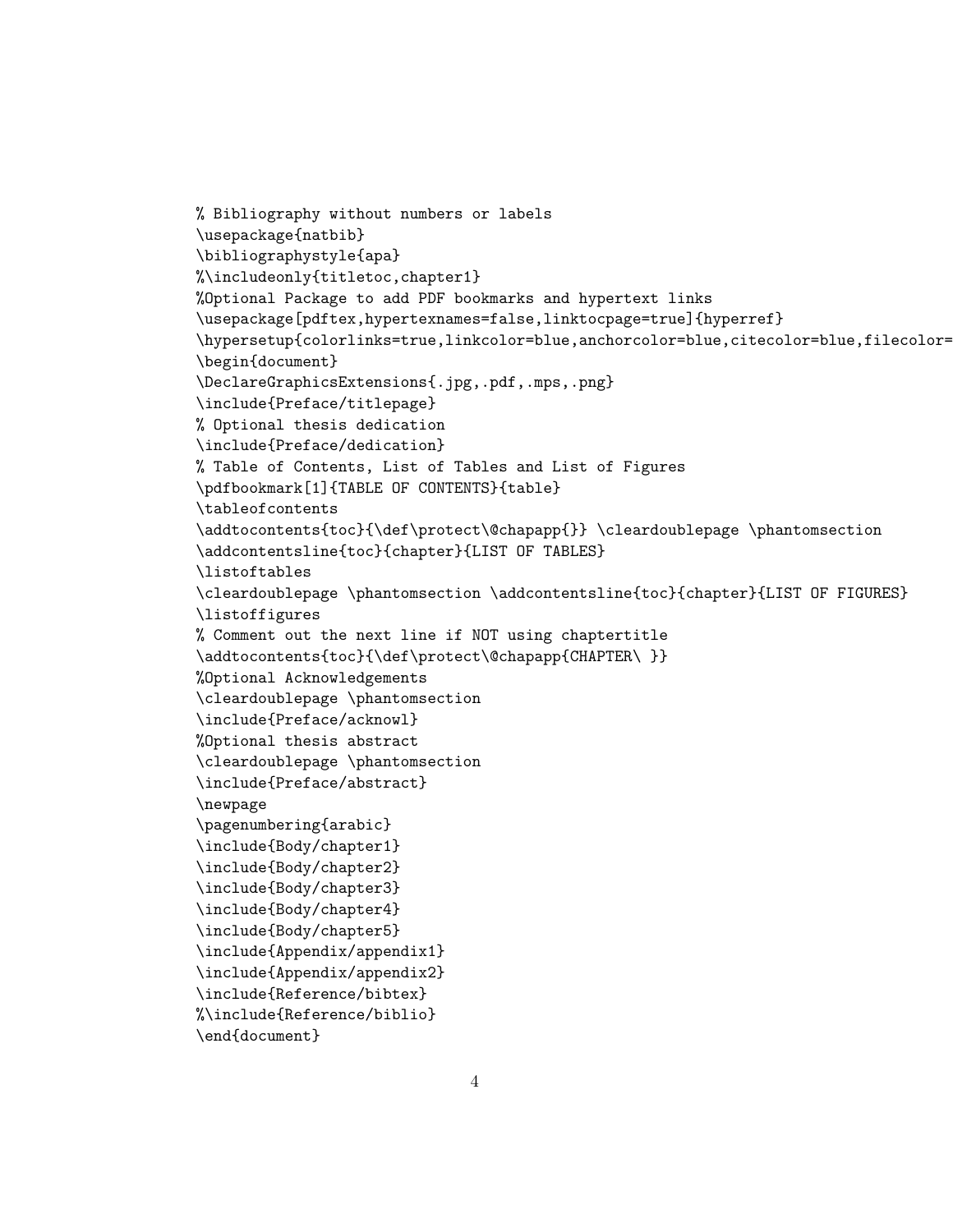#### 3.2 Titlepage.tex

The titlepage.tex file contains title page and related information. You should update this to contain your thesis title and departmental information. Again a line that starts with a  $\%$  is a comment line. Comment lines which are commands can be uncommented to add or alter thesis options.

```
% Template Titlepage File
\title{This is the title of a thesis
submitted to Iowa State University\\
Note that only the first letter of
the first word and proper names
are capitalized}
\author{Wilbur Terrance Johnson}
\degree{MASTER OF SCIENCE}
\major{Human Development and Family Studies (Marriage and Family Therapy)}
\level{master's}
\mprof{Susan D. Ross}
\members{Mary Jones \\ Bjork Petersen}
\notice
% Add these additional lines for a Doctoral Dissertation
%\degree{DOCTOR OF PHILOSOPHY}
%\level{doctoral}
%\format{dissertation}
%\committee{4}
%\members{Mary Jones \\ Bjork Petersen \\ Sam Anders \\ Harold Jones}
% Add these additional lines for a Creative Component
% - also comment out the \maketitle command
%\format{Creative Component}
%\submit{the graduate faculty}
\maketitle
```
#### 3.3 Chapter1.tex

The chapter1.tex file is the first real chapter of your thesis. It normally contains an overview of how your thesis fits into the full spectrum of academic work. All the example shows is how a chapter can be divided into sections, subsections, subsubsections and beyond. Remember that like a topic outline, you should always have at least two of a subdivision for that subdivision to occur.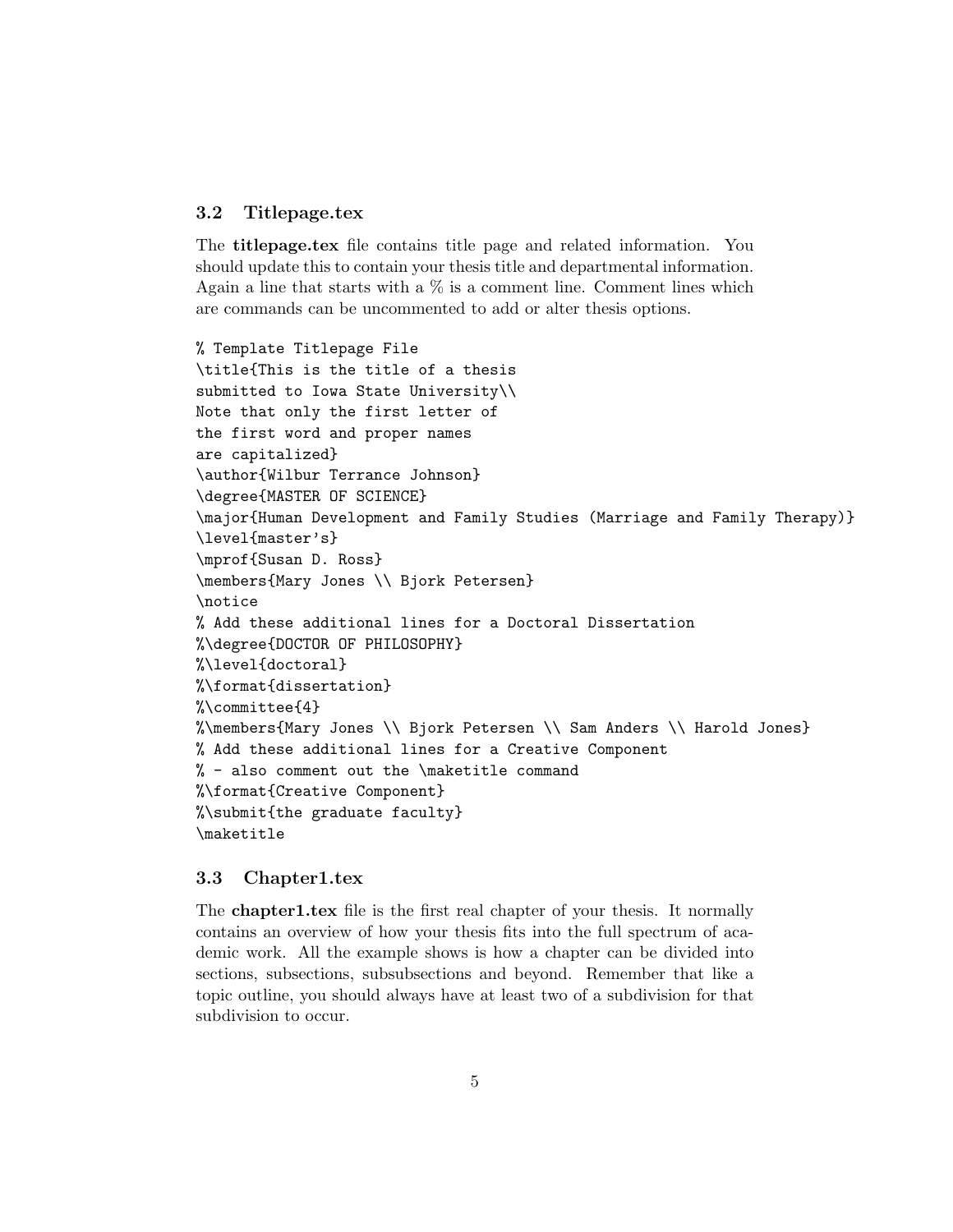% Chapter 1 of the Thesis Template File \chapter{OVERVIEW}

This is the opening paragraph to my thesis which explains in general terms the concepts and hypothesis which will be used in my thesis.

With more general information given here than really necessary.

```
\section{Introduction}
```
Here initial concepts and conditions are explained and several hypothesis are mentioned in brief.

```
\subsection{Hypothesis}
```
Here one particular hypothesis is explained in depth and is examined in the light of current literature.

\subsubsection{Parts of the hypothesis}

Here one particular part of the hypothesis that is currently being explained is examined and particular elements of that part are given careful scrutiny.

#### 3.4 Chapter2.tex

The chapter2.tex file is normally a "Review of Literature". The only thing really interesting in this sample chapter is that the \cite command is used to cite information that is contained in the bibliography. Just like the Table of Contents, List of Tables and List of Figures- cited references take something extra to correctly connect with the bibliography which we discuss later on in the Bibliographic area.

By the way, if you change a chapter title— try and make sure that it remains all in caps. So if you decide to use "Research Review" as your second chapter title then the command would be \chapter{RESEARCH REVIEW}. The isuthesis documentclass does not do this automatically for you.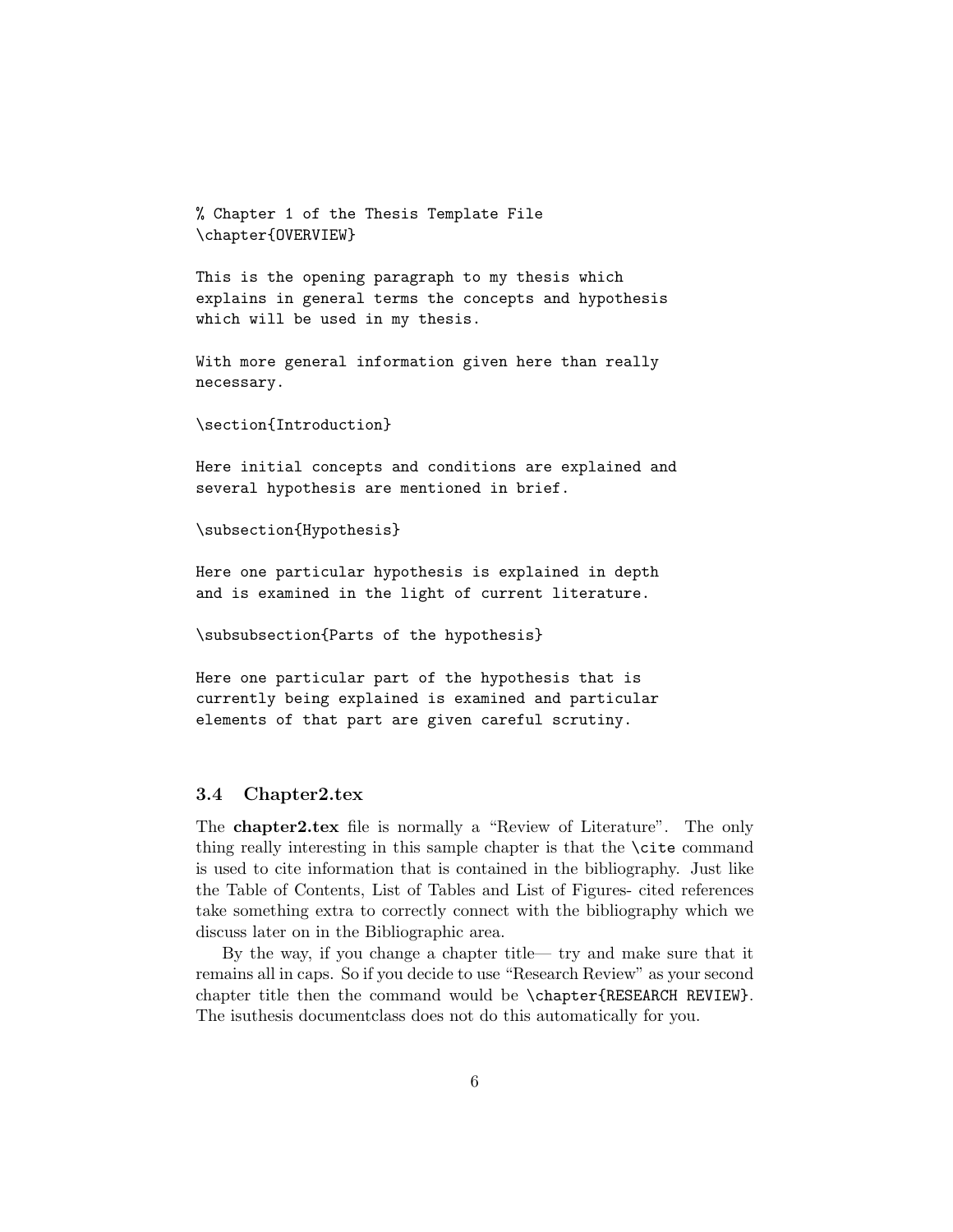\chapter{REVIEW OF LITERATURE}

This is the opening paragraph to my thesis which explains in general terms the concepts and hypothesis which will be used in my thesis.

With more general information given here than really necessary.

\section{Introduction}

Here initial concepts and conditions are explained and several hypothesis are mentioned in brief.

\cite{allen}, \cite{bruner} and \cite{cox} did the initial work in this area. But in Struss' work~[\cite{struss}] the definitive model is seen.

#### 3.5 Chapter3.tex

The chapter3.tex file contains a simple table and a simple figure without any contents in the table or figure. Table and figures are floating objects in LATEX which means they can float from page to page until they find enough room for placement. The standard placement options are **then** for **t** - **top**, b - bottom and p - page. In a thesis, the placement options that you normally want are h!tb for  $h$  - here,  $t$  - top and  $b$  - bottom. Generally speaking in a thesis, you want a table or figure to occur right away. The ! option behind the h means that LATEX can cheat the page a little bit to get the table or figure onto the current page.

The \label command that follows the \isucaption commands allows you to use the \ref command in your text in order to reference a table or figure without knowing the table or figure number.

\chapter{METHODS AND PROCEDURES}

This is the opening paragraph to my thesis which explains in general terms the concepts and hypothesis which will be used in my thesis.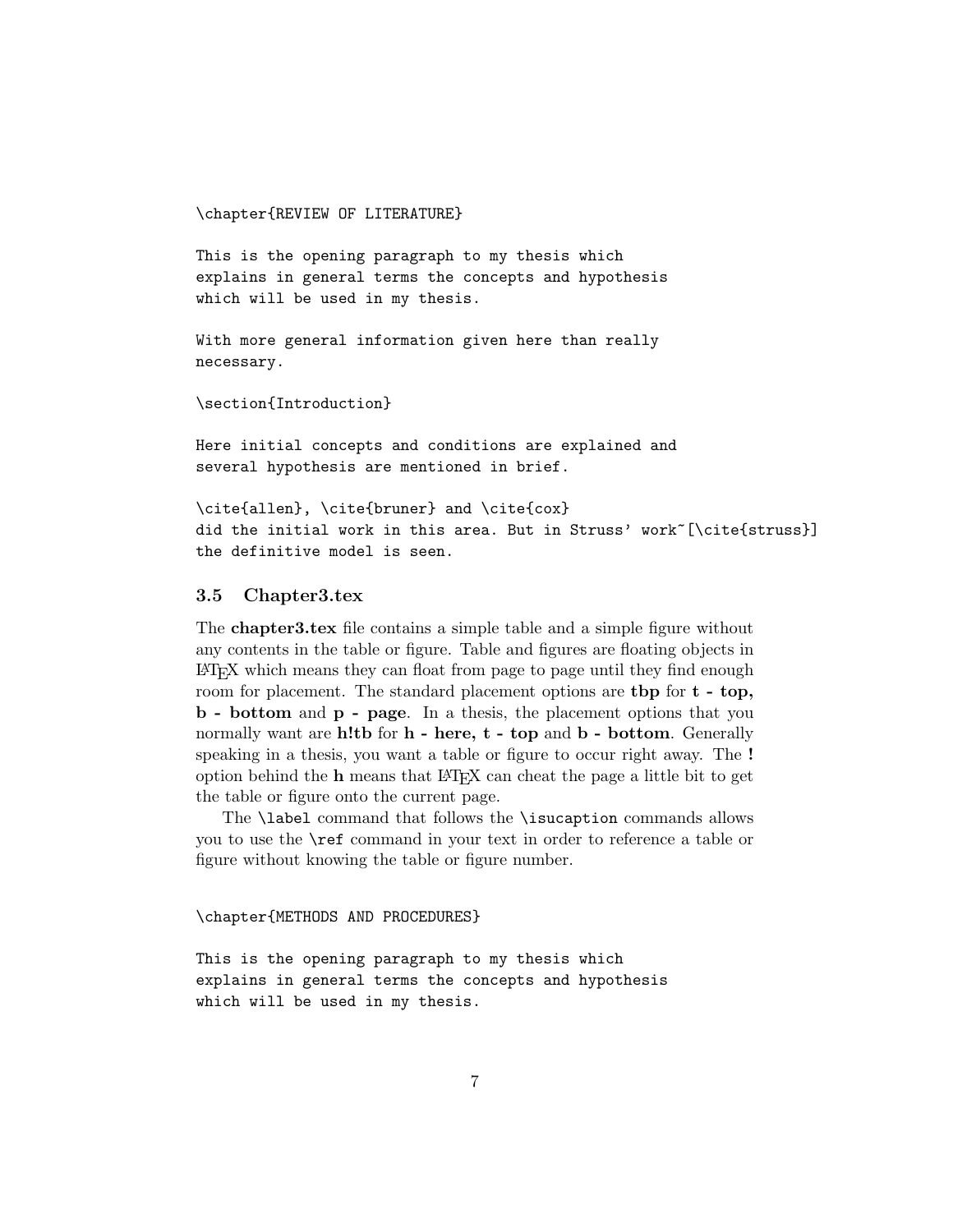```
With more general information given here than really
necessary.
\section{Introduction}
Here initial concepts and conditions are explained and
several hypothesis are mentioned in brief.
As can be seen in Table~\ref{nothing} it is truly
obvious what I am saying is true.
\begin{table}[h!tb] \centering
\isucaption{This table shows a standard empty table}
\label{nothing}
\vspace{ 2 in}
\end{table}
\subsection{Hypothesis}
Here one particular hypothesis is explained in depth
and is examined in the light of current literature.
This can also be seen in Figure<sup>\gamma</sup>ref{moon} that the
rest is obvious.
\begin{figure}[h!tb] \centering
\vspace{ 2 in}
\isucaption{This table shows a standard empty figure}
\label{moon}
\end{figure}
```
#### 3.6 Chapter4.tex

The chapter4.tex file contains a normal table and figure. Normally a tab $ular$  environments occurs within a table and the  $\iota$ includegraphics command occurs within a figure.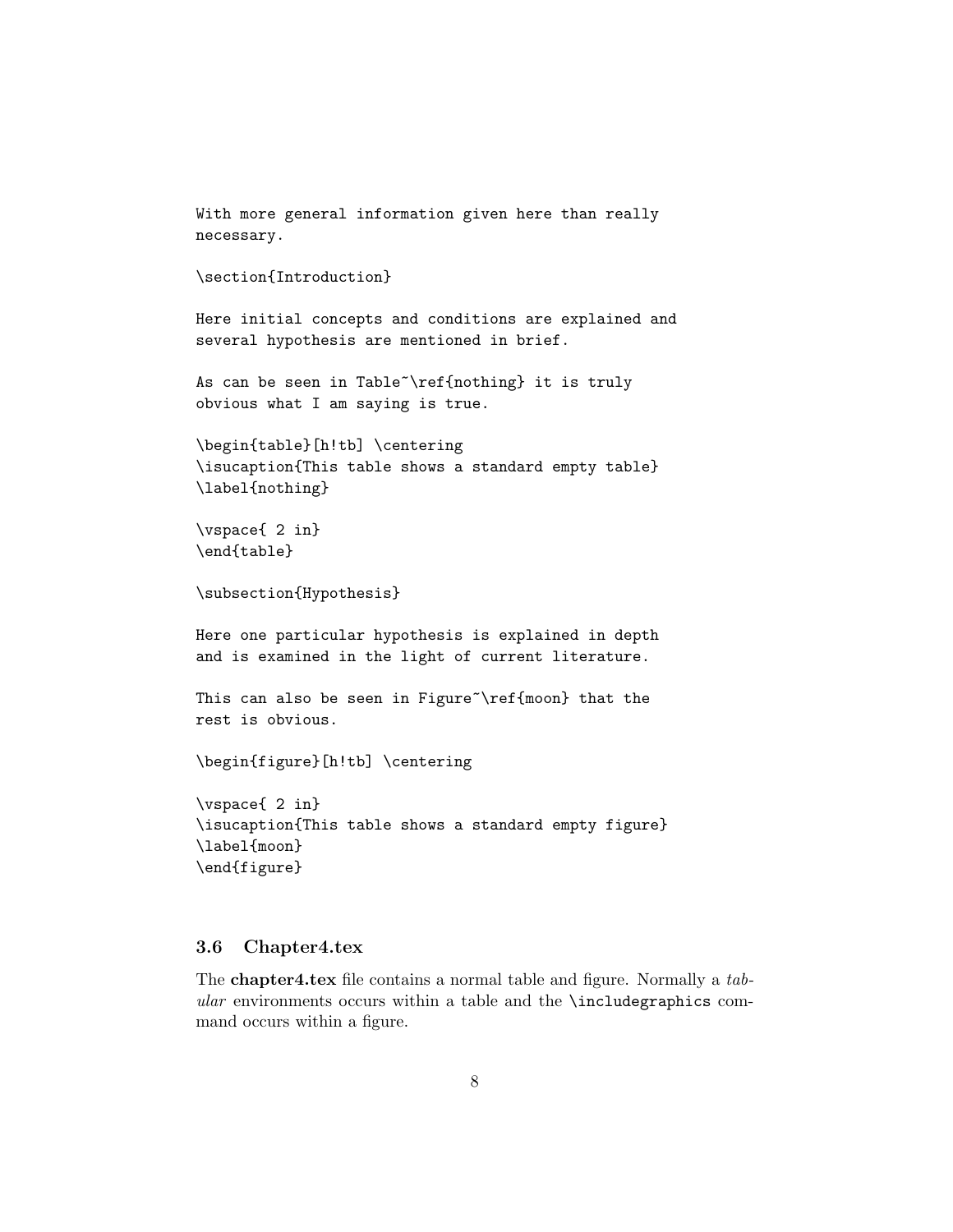The tabular environment makes columns of items in LAT<sub>E</sub>X. At the start of a tabular environment, you need to specify in braces the number of columns to create by using the following characters where each character will hold a space for one column:  $l$  - left justified column,  $c$  - centered column, r - right justified column. So for instance {llc} would create three columns where the first two are left-justified and the last one is centered. Then within the tabular environment, use a  $\&$  to go from one column to the next and then a  $\setminus \setminus$  to specify the end of a row. You can also use the \hline command to make a horizontal line at the end of a row and add | to the column identifiers to create vertical lines going down around your table.

The \includegraphics command will take any normal web graphic like a .jpg, .pdf or .png file. The PDFLaTeX compiler cannot handle .ps or .eps files so you need to convert those or use the epstopdf package to use .ps and .eps files in a PDFLaTeX thesis.

#### \chapter{RESULTS}

This is the opening paragraph to my thesis which explains in general terms the concepts and hypothesis which will be used in my thesis.

With more general information given here than really necessary.

\section{Introduction}

Here initial concepts and conditions are explained and several hypothesis are mentioned in brief.

Of course, data on this as seen in Table~\ref{data} is few and far between.

```
\begin{table}[h!tb] \centering
\isucaption{Moon Data}
\label{data}
% Use: \begin{tabular{|lcc|} to put table in a box
\begin{tabular}{lcc} \hline
\textbf{Element} & \textbf{Control} & \textbf{Experimental} \\ \hline
Moon Rings & 1.23 & 3.38 \\
```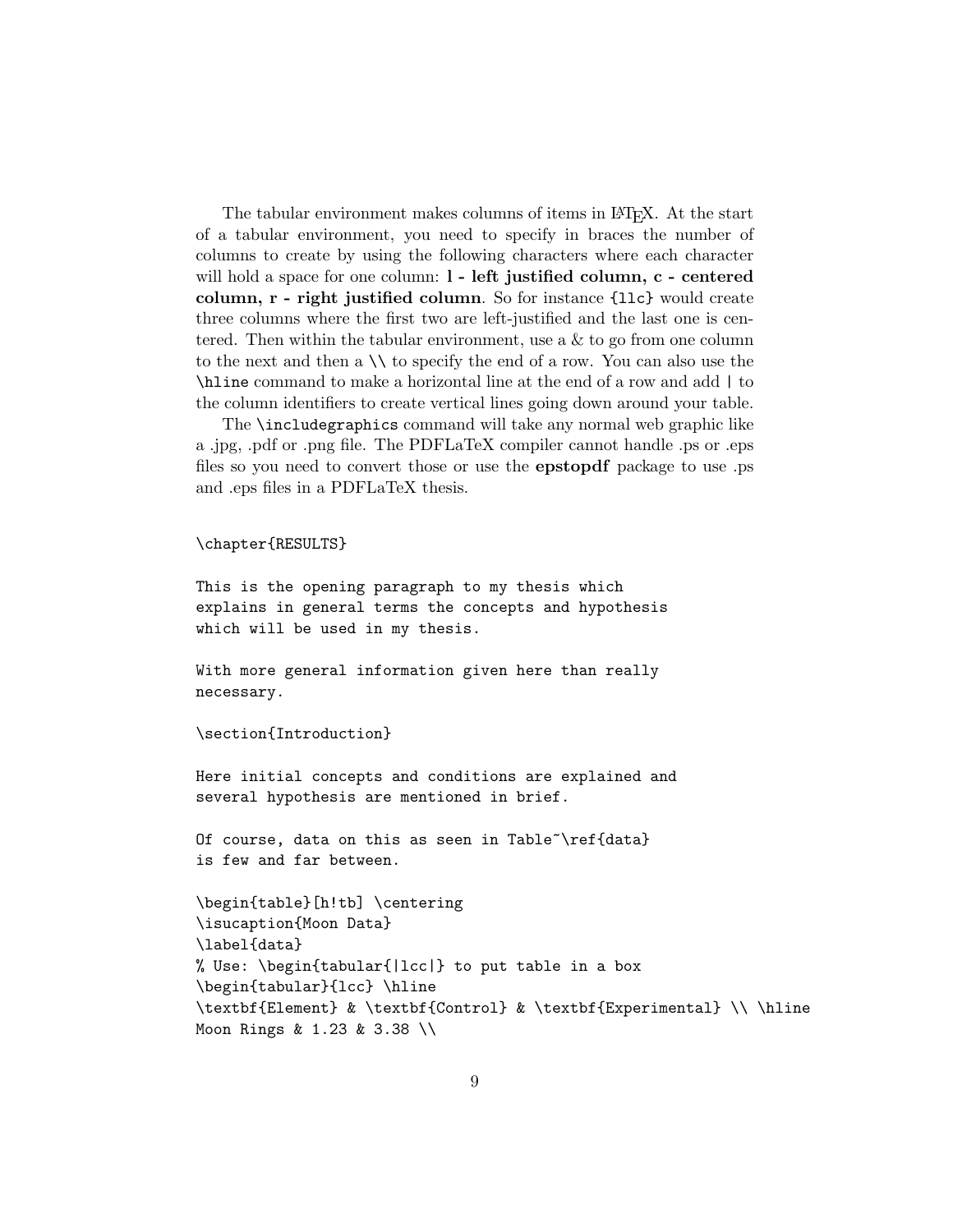```
Moon Tides & 2.26 & 3.12 \\
Moon Walk & 3.33 & 9.29 \\ \hline
\end{tabular}
\end{table}
```

```
\subsection{Hypothesis}
```
Here one particular hypothesis is explained in depth and is examined in the light of current literature.

Or graphically as seen in Figure<sup>~</sup>\ref{mgraph} it is certain that my hypothesis is true.

```
\begin{figure}[h!tb] \centering
```

```
\includegraphics{Images/dc5}
```

```
\isucaption{Durham Centre}
\label{mgraph}
\end{figure}
```
#### 3.7 Chapter5.tex

The chapter5.tex file contains two more unusual tables / figures that you might never actually use but that also might be very valuable if you actually need them. This includes a fullpage table which uses the p! placement option and a sideways table which produces a sideways page for extra wide tables and figures.

```
\chapter{SUMMARY AND DISCUSSION}
```
This is the opening paragraph to my thesis which explains in general terms the concepts and hypothesis which will be used in my thesis.

```
With more general information given here than really
necessary.
```
\section{Introduction}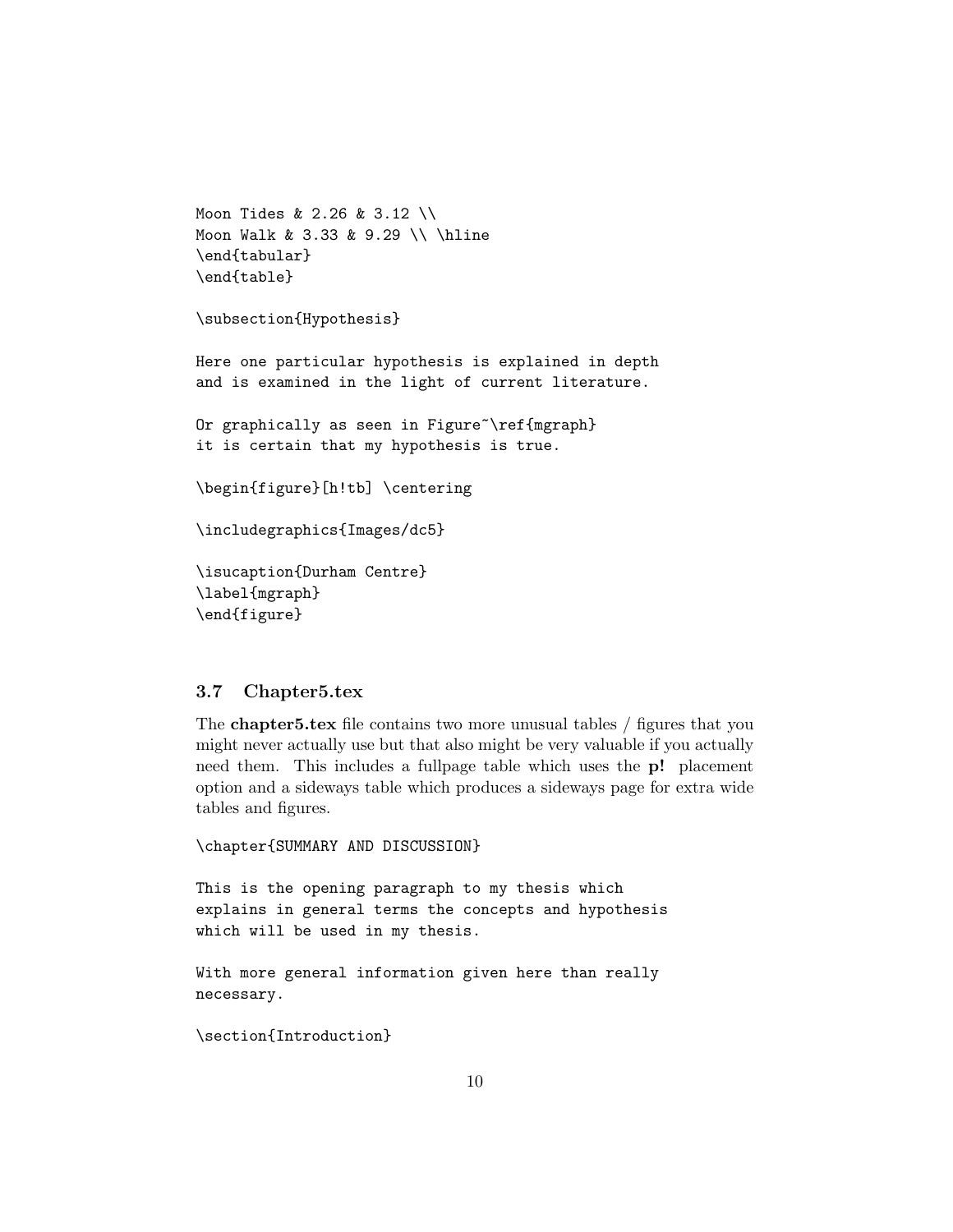```
Here initial concepts and conditions are explained and
several hypothesis are mentioned in brief.
Or graphically as seen in Figure~\ref{mgraph2}
it is certain that my hypothesis is true.
\begin{figure}[p!] \centering
\includegraphics{Images/dc5}
\isucaption{Durham Centre--- Another View}
\label{mgraph2}
\end{figure}
\subsection{Hypothesis}
Here one particular hypothesis is explained in depth
and is examined in the light of current literature.
As can be seen in Table~\ref{nothingelse} it is
truly obvious what I am saying is true.
\begin{sidewaystable} \centering
\isucaption{This table shows almost nothing but is a
sideways table and takes up a whole page by itself}
\label{nothingelse}
% Use: \begin{tabular{|lcc|} to put table in a box
\begin{tabular}{lcc} \hline
\textbf{Element} & \textbf{Control} & \textbf{Experimental} \\ \hline
Moon Rings & 1.23 & 3.38 \\
Moon Tides & 2.26 & 3.12 \\
Moon Walk & 3.33 & 9.29 \\ \hline
\end{tabular}
\end{sidewaystable}
```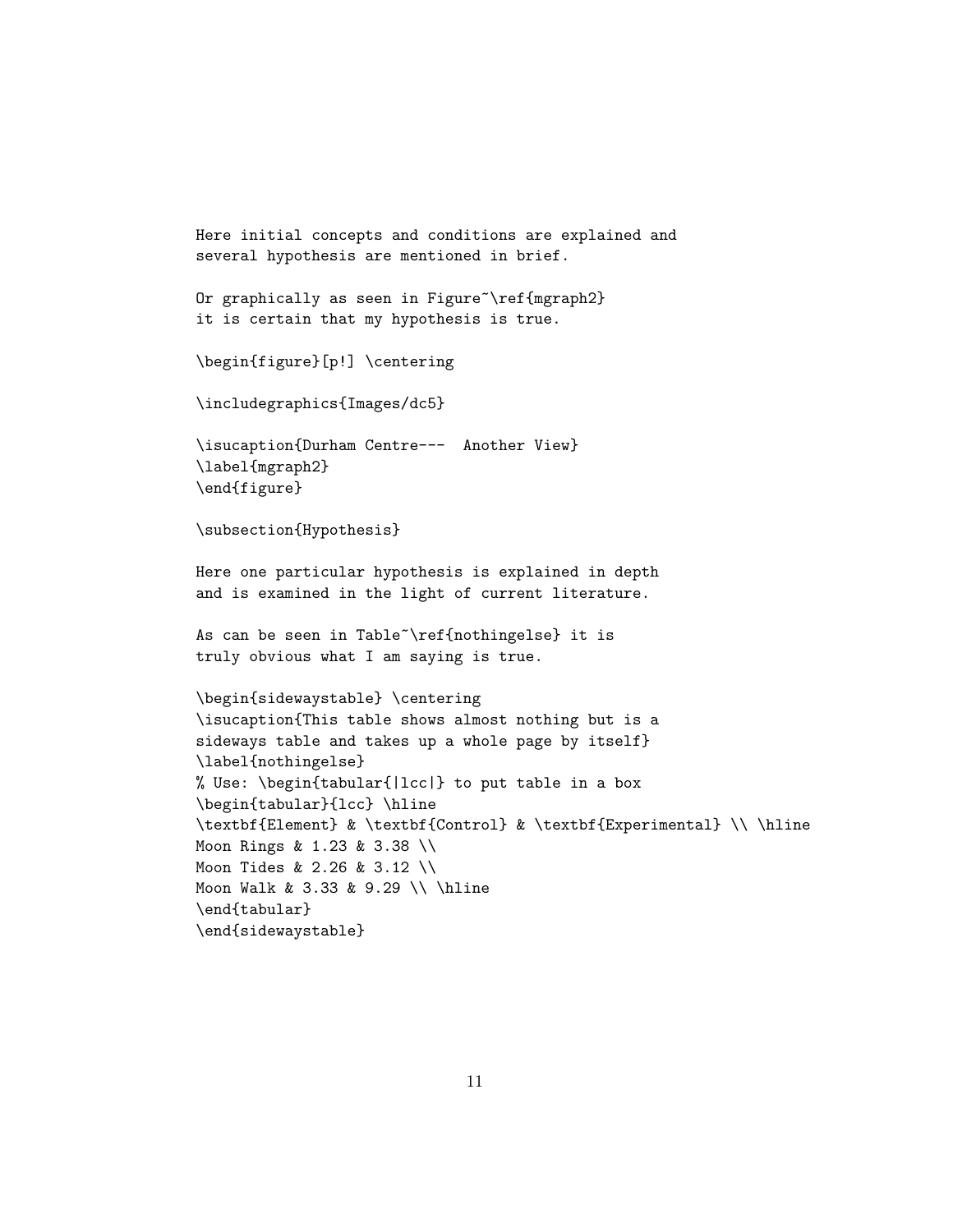#### 3.8 Bibliography

#### 3.8.1 Bibtex.tex

The standard isuthesis template uses a Bibtex bibliography. The file is named **bibtex.tex** but the contents of the files are very simple:

```
\renewcommand{\bibname}{\centerline{BIBLIOGRAPHY}}
\unappendixtitle
\newpage
\phantomsection
\addcontentsline{toc}{chapter}{BIBLIOGRAPHY}
\bibliography{Reference/mybib}
```
The \bibliography{Reference/mybib} refers to the file mybib.bib which is your Bibtex bibliography. An earlier line in the thesis.tex file \thebibliography{apa} informs Bibtex as to what sort of bibliography to produce. Bibtex looks at all the \cite commands in your thesis and produces the type of bibliography specified using the citations that were cited.

To produce a bibliography with Bibtex, one must use the Bibtex compiler on your main thesis.tex file (which may initially produce an error message) then Bibtex your reference file **mybib.bib**. After all that simply go back and PDFLATEX your main thesis.tex file twice. You have to do this procedure any time that you update your references. It sounds like a lot of work but Bibtex also does a lot of work for you in creating a well-formatted bibliography.

The mybib.bib file needs to contains references for all cited material. People who use LAT<sub>EX</sub> tend to create one mybib.bib file that they use all the time as Bibtex only uses the cited material within any paper or dissertation to create the Bibliography.

Here is what the mybib.bib file actually looks like:

```
@mastersthesis{struss,
```

```
AUTHOR = "Joseph A. Struss",
    TITLE = "An investigation of the sequence of utilizing a
           simulation in an introductory programming course",
    SCHOOL = "Iowa State University",
    YEAR = 1996}
@book{bruner,
    AUTHOR = "J. Bruner",
    Title = "The process of education",
    PUBLISHER = {Random House},
```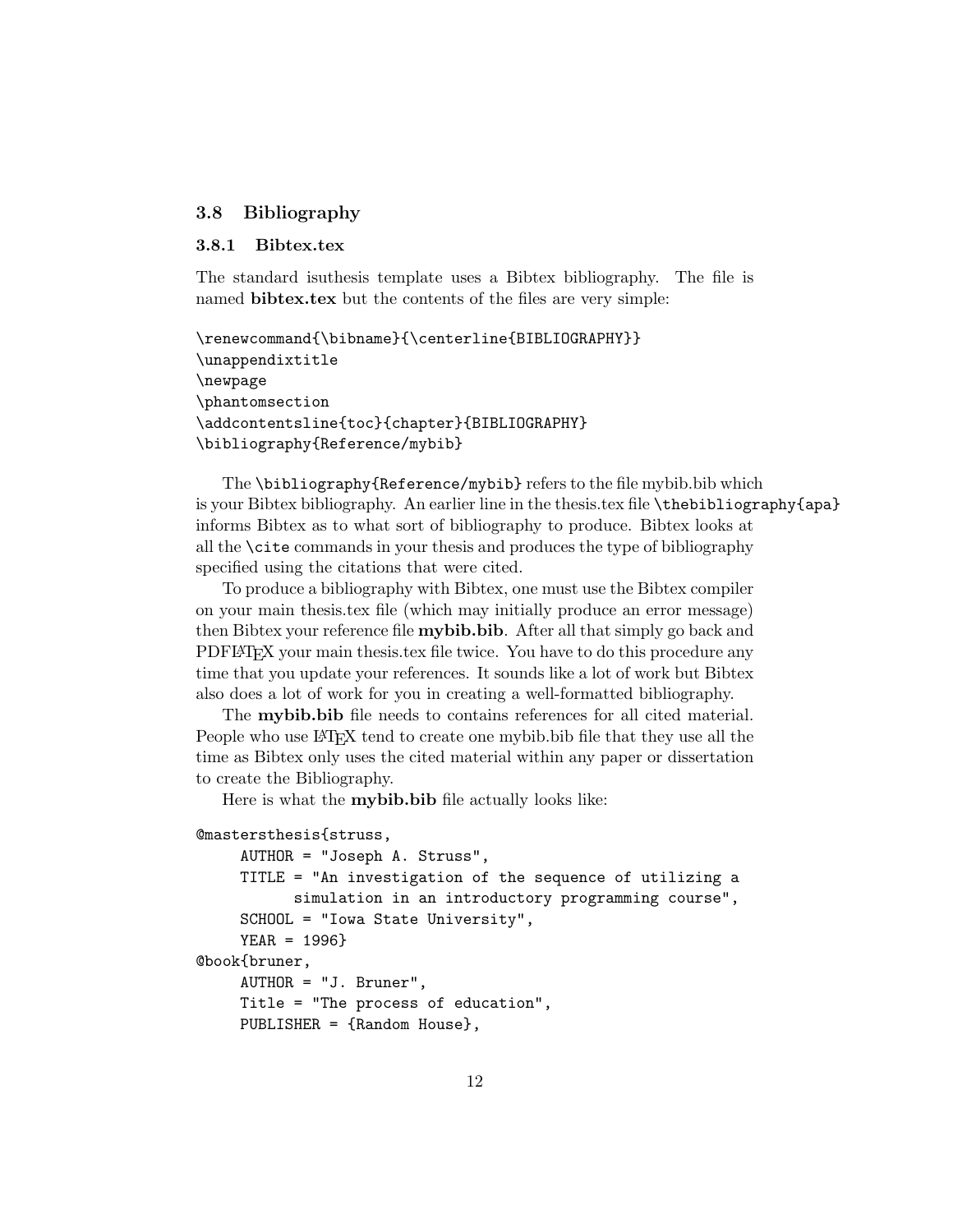```
ADDRESS = {New York},
YEAR = 1960}
```
More information on the format of the .bib file can be found on Wikipedia: http://en.wikipedia.org/wiki/BibTeX. But it is not an overly difficult format to figure out.

You can find many .bib entires for Bibtex bibliographic citations on Google. For more information on this, go to:

```
http://amath.colorado.edu/documentation/LaTeX/reference/faq/bibstyles.html
```
Many people also use Endnote bibliographic software package to create their bibliography. For information on using Endnote with LAT<sub>EX</sub> go to: http://www.rhizobia.co.nz/latex/convert.html

#### 3.8.2 Biblio.tex

\end{thebibliography}

If you wish to use thebibliography environment instead on Bibtex, just changed the last include of your thesis to \include{Reference/biblio}. The **biblio.tex** file contains a standard old-style LAT<sub>EX</sub> Bibliography. The item in brackets after the \bibitem is what is returned when an item is cited by a cite call with the label in braces that follows the bracketed item. For instance, if you use the command  $\text{citeallen}$  then LAT<sub>E</sub>X would reference the bibitem with the *allen* label and return Allen, B. S.  $(1984)$ .

```
\renewcommand{\bibname}{\centerline{BIBLIOGRAPHY}}
\unappendixtitle
\interlinepenalty=300
% For no page break use thebibnopage environment
\begin{thebibliography}{99}
\addcontentsline{toc}{chapter}{BIBLIOGRAPHY}
\bibitem[Allen, B.~S.~(1984)]{allen}
Allen, B.~S. (1984). System-assigned learning strategies and CBI.
\emph{Journal of Instructional Computing Research},
\text{pmf1}(1), 3--18.\filbreak
```
13